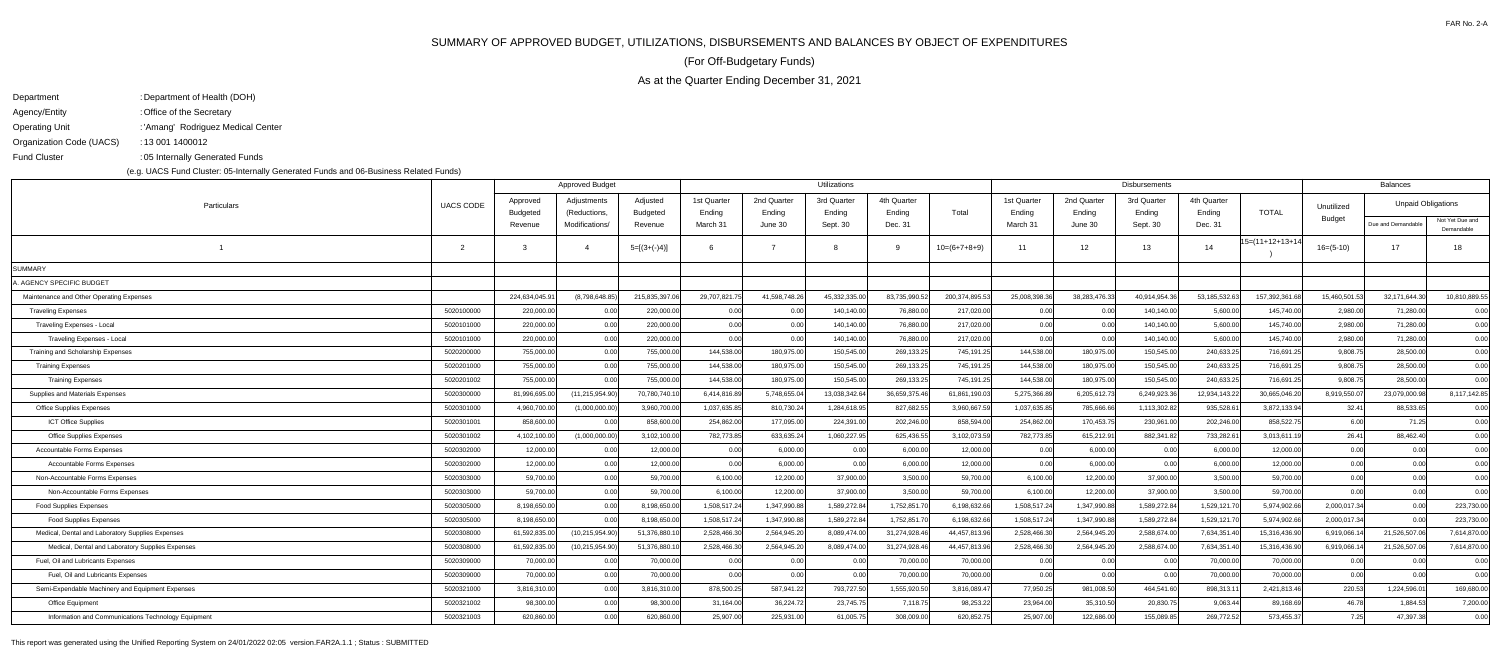## SUMMARY OF APPROVED BUDGET, UTILIZATIONS, DISBURSEMENTS AND BALANCES BY OBJECT OF EXPENDITURES

As at the Quarter Ending December 31, 2021

(For Off-Budgetary Funds)

| Department               | : Department of Health (DOH)       |
|--------------------------|------------------------------------|
| Agency/Entity            | : Office of the Secretary          |
| <b>Operating Unit</b>    | : 'Amang' Rodriguez Medical Center |
| Organization Code (UACS) | : 13 001 1400012                   |
| <b>Fund Cluster</b>      | :06 Business Related Funds         |

(e.g. UACS Fund Cluster: 05-Internally Generated Funds and 06-Business Related Funds)

Certified Correct: $\subset$ SHEILA MARIE V. DE GUZMAN, MGM

IMELDAM. MATEO, MD, MBAH, FPCP, FPCCP Approved By:

Certified Correct:Accountant IVJUNIMARO P. *(*BACULO, CPA

|                                                        |                      | <b>Approved Budget</b>      |                      |                       |                                  | Utilizations                      |                                  |                  |                       |                       | Disbursements         |                       |                    |               | <b>Balances</b>           |                               |
|--------------------------------------------------------|----------------------|-----------------------------|----------------------|-----------------------|----------------------------------|-----------------------------------|----------------------------------|------------------|-----------------------|-----------------------|-----------------------|-----------------------|--------------------|---------------|---------------------------|-------------------------------|
| <b>UACS CODE</b><br>Particulars                        | Approved<br>Budgeted | Adjustments<br>(Reductions, | Adjusted<br>Budgeted | 1st Quarter<br>Ending | 2nd Quarter<br>Ending<br>June 30 | 3rd Quarter<br>Ending<br>Sept. 30 | 4th Quarter<br>Ending<br>Dec. 31 | Total            | 1st Quarter<br>Ending | 2nd Quarter<br>Ending | 3rd Quarter<br>Ending | 4th Quarter<br>Endina | <b>TOTAL</b>       | Unutilized    | <b>Unpaid Obligations</b> |                               |
|                                                        | Revenue              | Modifications/              | Revenue              | March 31              |                                  |                                   |                                  |                  | March 31              | June 30               | Sept. 30              | Dec. 31               |                    | <b>Budget</b> | Due and Demandable        | Not Yet Due and<br>Demandable |
|                                                        |                      |                             | $5=[(3+(-)4)]$       |                       |                                  |                                   |                                  | $10=(6+7+8+9)$   | 11                    | 12                    | 13                    | 14                    | $15=(11+12+13+14)$ | $16=(5-10)$   | 17                        | 18                            |
| SUMMARY                                                |                      |                             |                      |                       |                                  |                                   |                                  |                  |                       |                       |                       |                       |                    |               |                           |                               |
| A. AGENCY SPECIFIC BUDGET                              |                      |                             |                      |                       |                                  |                                   |                                  |                  |                       |                       |                       |                       |                    |               |                           |                               |
| Maintenance and Other Operating Expenses               | 34,929,618.19        | 58,805,906.27               | 93,735,524.46        | 4,754,047.1           | 6,000,547.30                     | 10,355,606.6                      | 10,251,663.35                    | 31,361,864.44    | 4,754,047.1           | 5,906,916.73          | 9,123,881.1           | 10,716,436.64         | 30,501,281.6       | 62,373,660.02 | 267,780.58                | 592,802.25                    |
| 5020300000<br>Supplies and Materials Expenses          | 34,929,618.19        | 58,545,576.27               | 93,475,194.46        | 4,754,047.11          | 6,000,547.30                     | 10,095,276.68                     | 10,251,663.35                    | 31,101,534.44    | 4,754,047.11          | 5,906,916.73          | 8,863,551.1           | 10,716,436.64         | 30,240,951.6       | 62,373,660.02 | 267,780.58                | 592,802.25                    |
| 5020307000<br>Drugs and Medicines Expenses             | 34,929,618.19        | 58,545,576.27               | 93,475,194.46        | 4,754,047.11          | 6,000,547.30                     | 10,095,276.68                     | 10,251,663.35                    | 31,101,534.44    | 4,754,047.1           | 5,906,916.73          | 8,863,551.1           | 10,716,436.64         | 30,240,951.6       | 62,373,660.02 | 267,780.58                | 592,802.25                    |
| Drugs and Medicines Expenses<br>5020307000             | 34,929,618.19        | 58,545,576.27               | 93,475,194.46        | 4,754,047.11          | 6,000,547.30                     | 10,095,276.68                     | 10,251,663.35                    | 31, 101, 534. 44 | 4,754,047.11          | 5,906,916.73          | 8,863,551.1           | 10,716,436.64         | 30,240,951.6       | 62,373,660.02 | 267,780.58                | 592,802.25                    |
| Other Maintenance and Operating Expenses<br>5029900000 | 0.00 <sub>l</sub>    | 260,330.00                  | 260,330.00           | 0.00                  |                                  | 260,330.0                         | n nn                             | 260,330.00       | 0.00                  |                       | 260,330.00            | n oo                  | 260,330.0          |               |                           | 0.00                          |
| 5029999000<br>Other Maintenance and Operating Expenses | 0.00 <sub>l</sub>    | 260,330.00                  | 260,330.00           | 0.00                  |                                  | 260,330.0                         | 0.00                             | 260,330.00       | 0.00                  |                       | 260,330.00            | 0.00                  | 260,330.0          | 0.00          |                           | 0.00                          |
| Other Maintenance and Operating Expenses<br>5029999099 | n ool                | 260,330.00                  | 260,330.00           | 0.00                  |                                  | 260,330.00                        |                                  | 260,330.00       | n ool                 |                       | 260,330.00            | 0.00                  | 260,330.00         |               |                           | 0.00                          |
| <b>GRAND TOTAL</b>                                     | 34,929,618.19        | 58,805,906.27               | 93,735,524.46        | 4,754,047.11          | 6,000,547.30                     | 10,355,606.68                     | 10,251,663.35                    | 31,361,864.44    | 4,754,047.1           | 5,906,916.73          | 9,123,881.            | 10,716,436.64         | 30,501,281.6       | 62,373,660.02 | 267,780.58                | 592,802.25                    |

Date: 2022-01-18 15:18:14

Supervising Administrative Officer

Date: 2022-01-18 15:29:30

Medical Center Chief II

Financial and Management Officer II

Date: 2022-01-18 15:23:16

JOCELYN S. CASIDA, CPA, MBA

Date:2022-01-18 15:18:14

Recommending Approval:<br>**AMAALOL**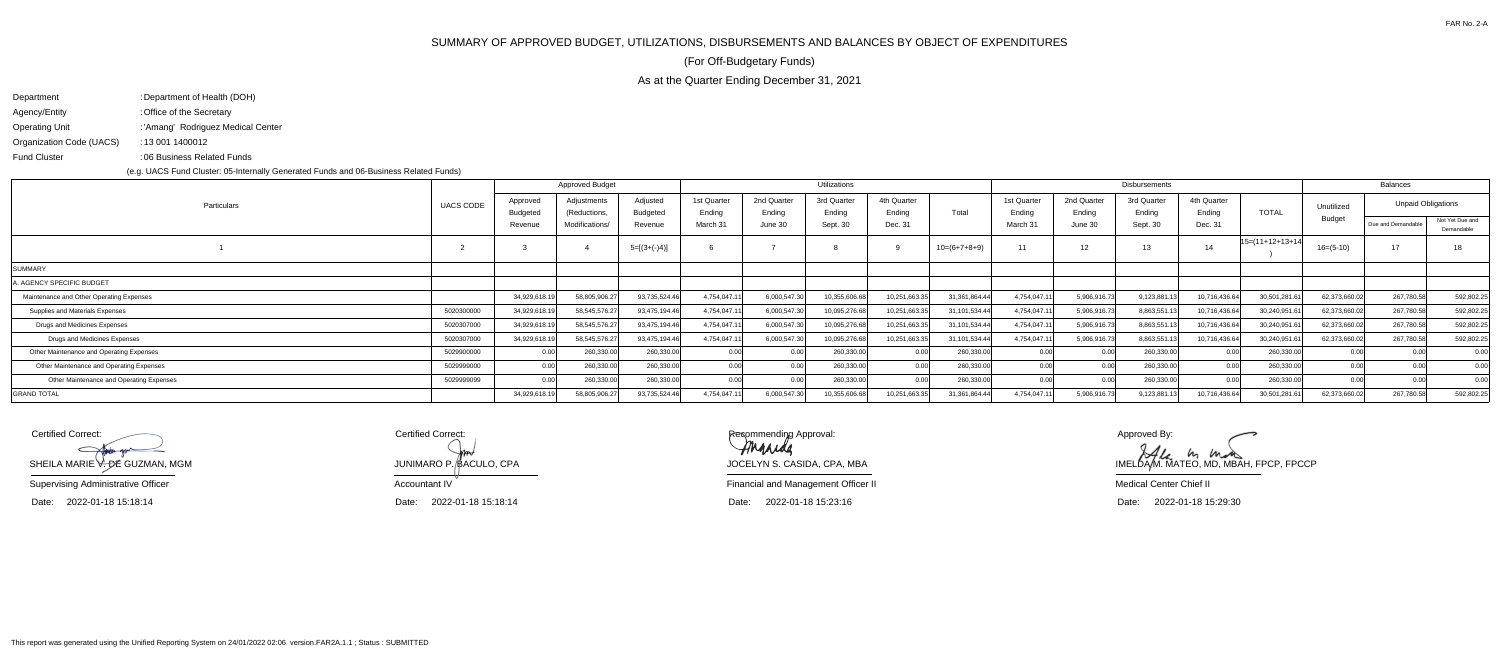DepartmentAgency/Entity Operating UnitOrganization Code (UACS)Fund Cluster: Department of Health (DOH) Office of the Secretary: 'Amang' Rodriguez Medical Center: : 13 001 1400012 05 Internally Generated Funds:

(e.g. UACS Fund Cluster: 05-Internally Generated Funds and 06-Business Related Funds)

|                                                        |                  | <b>Approved Budget</b> |                                |                     |                    |                   | Utilizations       |                   |                  |                    |                   | Balances           |                   |                 |               |                           |                 |
|--------------------------------------------------------|------------------|------------------------|--------------------------------|---------------------|--------------------|-------------------|--------------------|-------------------|------------------|--------------------|-------------------|--------------------|-------------------|-----------------|---------------|---------------------------|-----------------|
| Particulars                                            | <b>UACS CODE</b> | Approved               | Adjustments                    | Adjusted            | 1st Quarter        | 2nd Quarter       | 3rd Quarter        | 4th Quarter       |                  | 1st Quarter        | 2nd Quarter       | 3rd Quarter        | 4th Quarter       |                 | Unutilized    | <b>Unpaid Obligations</b> |                 |
|                                                        |                  | Budgeted<br>Revenue    | (Reductions,<br>Modifications/ | Budgeted<br>Revenue | Ending<br>March 31 | Ending<br>June 30 | Ending<br>Sept. 30 | Ending<br>Dec. 31 | Total            | Ending<br>March 31 | Ending<br>June 30 | Ending<br>Sept. 30 | Ending<br>Dec. 31 | <b>TOTAL</b>    | <b>Budget</b> | Due and Demandable        | Not Yet Due and |
|                                                        |                  |                        |                                |                     |                    |                   |                    |                   |                  |                    |                   |                    |                   |                 |               |                           | Demandable      |
|                                                        | ່າ               |                        |                                | $5=[(3+(-)4)]$      |                    |                   |                    | -9                | $10=(6+7+8+9)$   | 11                 | 12                | 13                 | 14                | 15=(11+12+13+14 | $16=(5-10)$   | 17                        | 18              |
| SUMMARY                                                |                  |                        |                                |                     |                    |                   |                    |                   |                  |                    |                   |                    |                   |                 |               |                           |                 |
| A. AGENCY SPECIFIC BUDGET                              |                  |                        |                                |                     |                    |                   |                    |                   |                  |                    |                   |                    |                   |                 |               |                           |                 |
| <b>Communications Equipment</b>                        | 5020321007       | 58,210.00              | 0.00                           | 58,210.00           | 0.00               | 15,000.00         | 24,000.00          | 19,210.00         | 58,210.00        | 0.00               | 14,250.00         | 600.00             | 42,970.00         | 57,820.00       | 0.00          | 390.00                    | 0.00            |
| Disaster Response and Rescue Equipment                 | 5020321008       | 222,000.00             | 0.00                           | 222,000.00          | 12,000.00          | 0.00              | 0.00               | 210,000.00        | 222,000.00       | 0.00               | 11,520.00         | 480.00             | 0.00              | 12,000.00       | 0.00          | 210,000.00                | 0.00            |
| <b>Medical Equipment</b>                               | 5020321010       | 1,603,440.00           | 0.00                           | 1,603,440.00        | 663,250.00         | 11,600.00         | 195,180.00         | 733,410.00        | 1,603,440.00     | 1,500.00           | 658,232.50        | 8,415.00           | 42,701.15         | 710,848.65      | 0.00          | 743,011.35                | 149,580.00      |
| Other Machinery and Equipment                          | 5020321099       | 1,213,500.00           | 0.00                           | 1,213,500.00        | 146,179.25         | 299,185.50        | 489,796.00         | 278,172.75        | 1,213,333.50     | 26,579.25          | 139,009.50        | 279,126.00         | 533,806.00        | 978,520.75      | 166.50        | 221,912.75                | 12,900.00       |
| Semi-Expendable Furniture, Fixtures and Books Expenses | 5020322000       | 521,500.00             | 0.00                           | 521,500.00          | 0.00               | 188,840.00        | 0.00               | 332,495.00        | 521,335.00       | 0.00               | 0.00              | 180,351.60         | 322,520.1         | 502,871.75      | 165.00        | 18,463.25                 | 0.00            |
| Furniture and Fixtures                                 | 5020322001       | 521,500.00             | 0.00                           | 521,500.00          | 0.00               | 188,840.00        | 0.00               | 332,495.00        | 521,335.00       | 0.00               | 0.00              | 180,351.60         | 322,520.1         | 502,871.75      | 165.00        | 18,463.25                 | 0.00            |
| Other Supplies and Materials Expenses                  | 5020399000       | 2,765,000.00           | 0.00                           | 2,765,000.00        | 455,597.25         | 230,007.50        | 1,243,349.35       | 835,997.25        | 2,764,951.35     | 116,697.25         | 507,801.49        | 275,880.50         | 1,534,808.2       | 2,435,187.49    | 48.65         | 220,901.0                 | 108,862.85      |
| Other Supplies and Materials Expenses                  | 5020399000       | 2,765,000.00           | 0.00                           | 2,765,000.00        | 455,597.25         | 230,007.50        | 1,243,349.35       | 835,997.25        | 2,764,951.35     | 116,697.25         | 507,801.49        | 275,880.50         | 1,534,808.2       | 2,435,187.49    | 48.65         | 220,901.0                 | 108,862.8       |
| <b>Utility Expenses</b>                                | 5020400000       | 34,296,997.56          | 0.00                           | 34,296,997.56       | 5,207,560.61       | 9,349,316.79      | 9,576,157.8        | 9,289,604.56      | 33,422,639.8     | 5,055,429.97       | 9,143,304.13      | 9,746,398.04       | 9,292,123.73      | 33,237,255.87   | 874,357.75    | 185,383.94                | 0.00            |
| <b>Water Expenses</b>                                  | 5020401000       | 7,236,847.89           | 0.00                           | 7,236,847.89        | 1,362,661.75       | 1,949,678.48      | 2,028,947.1        | 1,895,560.54      | 7,236,847.89     | 1,325,840.0        | 1,945,910.84      | 2,027,280.1        | 1,900,366.00      | 7,199,397.04    | 0.00          | 37,450.85                 | 0.00            |
| <b>Water Expenses</b>                                  | 5020401000       | 7,236,847.89           | 0.00                           | 7,236,847.89        | 1,362,661.75       | 1,949,678.48      | 2,028,947.1        | 1,895,560.54      | 7,236,847.89     | 1,325,840.0        | 1,945,910.84      | 2,027,280.19       | 1,900,366.00      | 7,199,397.04    | 0.00          | 37,450.85                 | 0.00            |
| Electricity Expenses                                   | 5020402000       | 27,060,149.67          | 0.00                           | 27,060,149.67       | 3,844,898.86       | 7,399,638.3       | 7,547,210.73       | 7,394,044.02      | 26, 185, 791. 92 | 3,729,589.96       | 7,197,393.29      | 7,719,117.85       | 7,391,757.73      | 26,037,858.83   | 874,357.75    | 147,933.09                | 0.00            |
| <b>Electricity Expenses</b>                            | 5020402000       | 27,060,149.67          | 0.00                           | 27,060,149.67       | 3,844,898.86       | 7,399,638.3       | 7,547,210.7        | 7,394,044.02      | 26,185,791.92    | 3,729,589.96       | 7,197,393.29      | 7,719,117.85       | 7,391,757.73      | 26,037,858.83   | 874,357.75    | 147,933.09                | 0.00            |
| <b>Communication Expenses</b>                          | 5020500000       | 1,126,708.35           | 599.00                         | 1,127,307.35        | 157,042.30         | 365,627.0         | 297,071.7          | 307,275.81        | 1,127,016.95     | 153,983.1          | 363,790.28        | 268,641.13         | 269,551.87        | 1,055,966.40    | 290.40        | 71,050.55                 | 0.00            |
| Postage and Courier Services                           | 5020501000       | 0.00                   | 599.00                         | 599.00              | 162.00             | 0.00              | 180.00             | 257.00            | 599.00           | 162.00             | 0.00              | 180.00             | 160.00            | 502.00          | 0.00          | 97.00                     | 0.00            |
| Postage and Courier Services                           | 5020501000       | 0.00                   | 599.00                         | 599.00              | 162.00             | 0.00              | 180.00             | 257.00            | 599.00           | 162.00             | 0.00              | 180.00             | 160.00            | 502.00          | 0.00          | 97.00                     | 0.00            |
| Telephone Expenses                                     | 5020502000       | 266,068.35             | 0.00                           | 266,068.35          | 116,560.30         | 27,187.05         | 83,971.79          | 38,058.81         | 265,777.95       | 114,341.12         | 28,852.78         | 60,301.13          | 60,671.87         | 264,166.90      | 290.40        | 1,611.05                  | 0.00            |
| Mobile                                                 | 5020502001       | 2,500.00               | 0.00                           | 2,500.00            | 2,209.60           | 0.00              | 0.00               | 0.00              | 2,209.60         | 2,209.60           | 0.00              | 0.00               | 0.00              | 2,209.60        | 290.40        | 0.00                      | 0.00            |
| Landline                                               | 5020502002       | 263,568.35             | 0.00                           | 263,568.35          | 114,350.70         | 27,187.05         | 83,971.79          | 38,058.81         | 263,568.35       | 112,131.52         | 28,852.78         | 60,301.13          | 60,671.87         | 261,957.30      | 0.00          | 1,611.05                  | 0.00            |
| Internet Subscription Expenses                         | 5020503000       | 860,640.00             | 0.00                           | 860,640.00          | 40,320.00          | 338,440.00        | 212,920.00         | 268,960.00        | 860,640.00       | 39,480.00          | 334,937.50        | 208,160.00         | 208,720.00        | 791,297.50      | 0.00          | 69,342.50                 | 0.00            |
| <b>Internet Subscription Expenses</b>                  | 5020503000       | 860,640.00             | 0.00                           | 860,640.00          | 40,320.00          | 338,440.00        | 212,920.00         | 268,960.00        | 860,640.00       | 39,480.00          | 334,937.50        | 208,160.00         | 208,720.00        | 791,297.50      | 0.00          | 69,342.50                 | 0.00            |
| <b>Professional Services</b>                           | 5021100000       | 10,483,000.00          | 0.00                           | 10,483,000.00       | 3,684,337.12       | 1,416,223.4       | 519,017.60         | 1,545,197.13      | 7,164,775.30     | 3,680,497.1        | 1,407,290.65      | 343,402.68         | 1,472,964.1       | 6,904,154.61    | 3,318,224.70  | 260,620.69                | 0.00            |
| <b>Consultancy Services</b>                            | 5021103000       | 170,000.00             | 0.00                           | 170,000.00          | 0.00               | 0.00              | 170,000.00         | 0.00              | 170,000.00       | 0.00               | 0.00              | 0.00               | 170,000.00        | 170,000.00      | 0.00          | 0.00                      | 0.00            |
| <b>Consultancy Services</b>                            | 5021103002       | 170,000.00             | 0.00                           | 170,000.00          | 0.00               | 0.00              | 170,000.00         | 0.00              | 170,000.00       | 0.00               | 0.00              | 0.00               | 170,000.00        | 170,000.00      | 0.00          | 0.00                      | 0.00            |
| Other Professional Services                            | 5021199000       | 10,313,000.00          | 0.00                           | 10,313,000.00       | 3,684,337.12       | 1,416,223.45      | 349,017.60         | 1,545,197.13      | 6,994,775.30     | 3,680,497.12       | 1,407,290.65      | 343,402.68         | 1,302,964.16      | 6,734,154.61    | 3,318,224.70  | 260,620.69                | 0.00            |
| <b>Other Professional Services</b>                     | 5021199000       | 10,313,000.00          | 0.00                           | 10,313,000.00       | 3,684,337.12       | 1,416,223.45      | 349,017.60         | 1,545,197.13      | 6,994,775.30     | 3,680,497.12       | 1,407,290.65      | 343,402.68         | 1,302,964.1       | 6,734,154.61    | 3,318,224.70  | 260,620.69                | 0.00            |
| <b>General Services</b>                                | 5021200000       | 42,676,400.00          | 1,725,781.00                   | 44,402,181.00       | 1,987,812.25       | 12,105,109.29     | 9,828,304.52       | 19,372,793.69     | 43,294,019.75    | 1,973,133.48       | 11,736,943.67     | 10,170,028.97      | 15,216,233.27     | 39,096,339.39   | 1,108,161.25  | 4,197,680.36              | 0.00            |
| <b>Environment/Sanitary Services</b>                   | 5021201000       | 5,813,000.00           | 526,169.80                     | 6,339,169.80        | 1,120,925.00       | 1,649,205.60      | 1,208,390.40       | 2,360,648.80      | 6,339,169.80     | 1,120,925.00       | 1,611,849.85      | 1,238,746.15       | 1,301,740.90      | 5,273,261.90    | 0.00          | 1,065,907.90              | 0.00            |
| <b>Environment/Sanitary Services</b>                   | 5021201000       | 5,813,000.00           | 526,169.80                     | 6,339,169.80        | 1,120,925.00       | 1,649,205.60      | 1,208,390.40       | 2,360,648.80      | 6,339,169.80     | 1,120,925.00       | 1,611,849.85      | 1,238,746.15       | 1,301,740.90      | 5,273,261.90    | 0.00          | 1,065,907.90              | 0.00            |
| <b>Janitorial Services</b>                             | 5021202000       | 15,979,500.00          | 0.00                           | 15,979,500.00       | 0.00               | 5,489,725.44      | 3,084,680.9        | 7,161,868.67      | 15,736,275.08    | 0.00               | 5,189,505.65      | 3,384,900.76       | 6,117,361.72      | 14,691,768.13   | 243,224.92    | 1,044,506.95              | 0.00            |

This report was generated using the Unified Reporting System on 24/01/2022 02:05 version.FAR2A.1.1 ; Status : SUBMITTED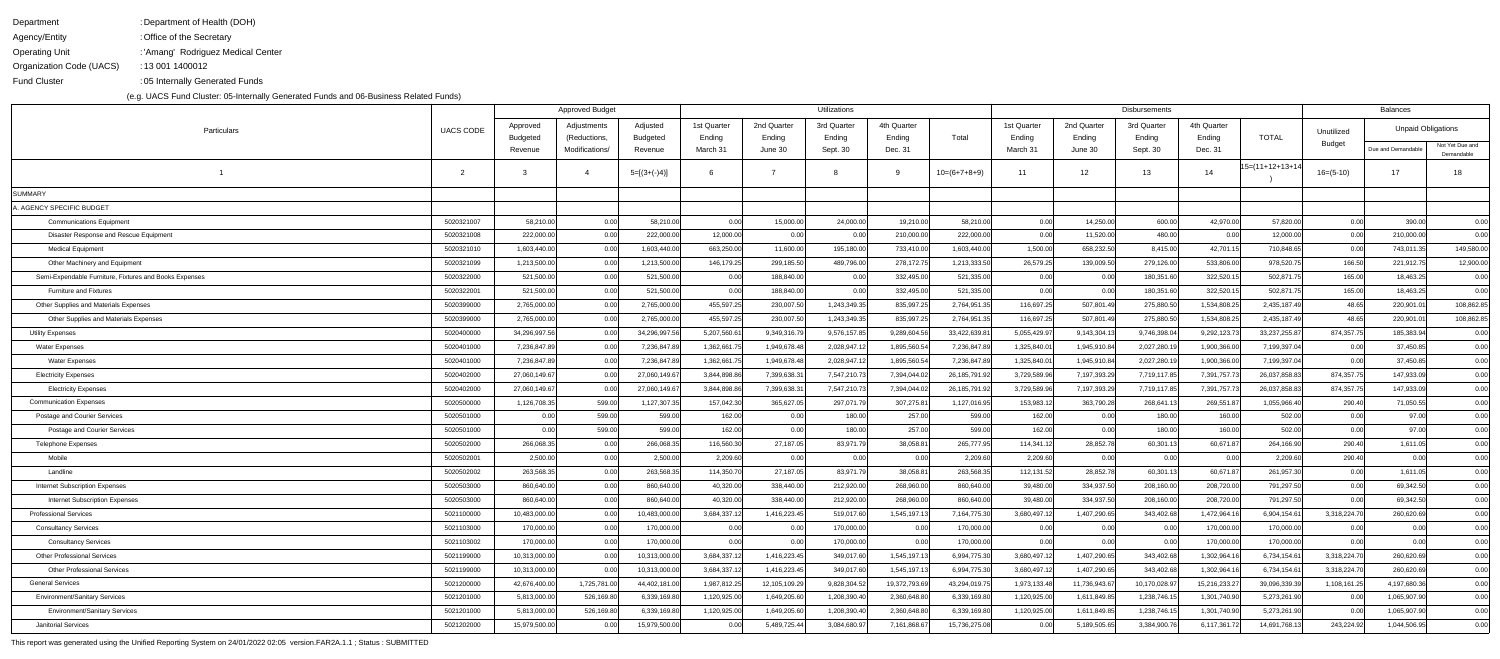DepartmentAgency/Entity Operating UnitOrganization Code (UACS)Fund Cluster: Department of Health (DOH) Office of the Secretary: 'Amang' Rodriguez Medical Center: : 13 001 1400012 05 Internally Generated Funds:

(e.g. UACS Fund Cluster: 05-Internally Generated Funds and 06-Business Related Funds)

|                                                          |                  |                     | <b>Approved Budget</b>         |                     |                    |                   | Utilizations       |                   |                | <b>Disbursements</b> | Balances          |                    |                   |                 |               |                           |                 |
|----------------------------------------------------------|------------------|---------------------|--------------------------------|---------------------|--------------------|-------------------|--------------------|-------------------|----------------|----------------------|-------------------|--------------------|-------------------|-----------------|---------------|---------------------------|-----------------|
| Particulars                                              | <b>UACS CODE</b> | Approved            | Adjustments                    | Adjusted            | 1st Quarter        | 2nd Quarter       | 3rd Quarter        | 4th Quarter       |                | 1st Quarter          | 2nd Quarter       | 3rd Quarter        | 4th Quarter       |                 | Unutilized    | <b>Unpaid Obligations</b> |                 |
|                                                          |                  | Budgeted<br>Revenue | (Reductions,<br>Modifications/ | Budgeted<br>Revenue | Ending<br>March 31 | Ending<br>June 30 | Ending<br>Sept. 30 | Ending<br>Dec. 31 | Total          | Ending<br>March 31   | Ending<br>June 30 | Ending<br>Sept. 30 | Ending<br>Dec. 31 | <b>TOTAL</b>    | <b>Budget</b> | Due and Demandable        | Not Yet Due and |
|                                                          |                  |                     |                                |                     |                    |                   |                    |                   |                |                      |                   |                    |                   |                 |               |                           | Demandable      |
|                                                          |                  |                     |                                | $5=[(3+(-)4)]$      |                    |                   |                    |                   | $10=(6+7+8+9)$ | 11                   | 12 <sup>12</sup>  | 13                 | 14                | 15=(11+12+13+14 | $16= (5-10)$  | 17 <sup>2</sup>           | 18              |
| SUMMARY                                                  |                  |                     |                                |                     |                    |                   |                    |                   |                |                      |                   |                    |                   |                 |               |                           |                 |
| . AGENCY SPECIFIC BUDGET                                 |                  |                     |                                |                     |                    |                   |                    |                   |                |                      |                   |                    |                   |                 |               |                           |                 |
| <b>Janitorial Services</b>                               | 5021202000       | 15,979,500.00       | 0.00                           | 15,979,500.00       | 0.00               | 5,489,725.44      | 3,084,680.9        | 7,161,868.6       | 15,736,275.08  | 0.00                 | 5,189,505.65      | 3,384,900.76       | 6,117,361.72      | 14,691,768.1    | 243,224.92    | 1,044,506.95              | 0.00            |
| <b>Security Services</b>                                 | 5021203000       | 18,227,700.00       | 0.00                           | 18,227,700.00       | 683,739.75         | 4,786,178.25      | 3,851,756.25       | 8,041,089.42      | 17,362,763.67  | 674,685.98           | 4,749,963.17      | 3,897,025.10       | 6,515,385.58      | 15,837,059.83   | 864,936.33    | 1,525,703.84              | 0.00            |
| <b>Security Services</b>                                 | 5021203000       | 18,227,700.00       | 0.00                           | 18,227,700.00       | 683,739.75         | 4,786,178.25      | 3,851,756.25       | 8,041,089.42      | 17,362,763.67  | 674,685.98           | 4,749,963.17      | 3,897,025.10       | 6,515,385.58      | 15,837,059.83   | 864,936.33    | 1,525,703.84              | 0.00            |
| <b>Other General Services</b>                            | 5021299000       | 2,656,200.00        | 1,199,611.20                   | 3,855,811.20        | 183,147.50         | 180,000.00        | 1,683,476.90       | 1,809,186.80      | 3,855,811.20   | 177,522.50           | 185,625.00        | 1,649,356.96       | 1,281,745.07      | 3,294,249.53    | 0.00          | 561,561.67                | 0.00            |
| <b>Other General Services</b>                            | 5021299099       | 2,656,200.00        | 1,199,611.20                   | 3,855,811.20        | 183,147.50         | 180,000.00        | 1,683,476.90       | 1,809,186.80      | 3,855,811.20   | 177,522.50           | 185,625.00        | 1,649,356.96       | 1,281,745.07      | 3,294,249.53    | 0.00          | 561,561.67                | 0.00            |
| Repairs and Maintenance                                  | 5021300000       | 9,821,365.00        | 0.00                           | 9,821,365.00        | 2,952,643.6        | 2,330,329.5       | 2,844,958.8        | 1,684,164.96      | 9,812,096.93   | 806,480.50           | 979,082.36        | 1,874,352.7        | 1,706,523.74      | 5,366,439.34    | 9,268.07      | 1,751,910.89              | 2,693,746.70    |
| Repairs and Maintenance - Buildings and Other Structures | 5021304000       | 2,405,565.00        | 0.00                           | 2,405,565.00        | 692,438.50         | 362,588.05        | 632,948.1          | 708,426.10        | 2,396,400.80   | 692,438.50           | 362,588.05        | 632,948.15         | 706,524.10        | 2,394,498.80    | 9,164.20      | 1,902.00                  | 0.00            |
| <b>Hospitals and Health Centers</b>                      | 5021304003       | 1,925,330.00        | 0.00                           | 1,925,330.00        | 537,438.50         | 362,871.05        | 611,848.15         | 404,008.10        | 1,916,165.80   | 537,438.50           | 362,871.05        | 611,848.15         | 402,106.10        | 1,914,263.80    | 9,164.20      | 1,902.00                  | 0.00            |
| <b>Other Structures</b>                                  | 5021304099       | 480,235.00          | 0.00                           | 480,235.00          | 155,000.00         | (283.00)          | 21,100.00          | 304,418.00        | 480,235.00     | 155,000.00           | (283.00)          | 21,100.00          | 304,418.00        | 480,235.00      | 0.00          | 0.00                      | 0.00            |
| Repairs and Maintenance - Machinery and Equipment        | 5021305000       | 7,017,400.00        | 0.00                           | 7,017,400.00        | 2,161,161.1        | 1,878,395.00      | 2,137,159.70       | 840,583.86        | 7,017,299.67   | 14,998.00            | 527,147.81        | 1,166,553.63       | 884,314.64        | 2,593,014.08    | 100.33        | 1,730,538.89              | 2,693,746.70    |
| <b>Office Equipment</b>                                  | 5021305002       | 23,900.00           | 0.00                           | 23,900.00           | 6,626.00           | 0.00              | 0.00               | 17,235.00         | 23,861.00      | 0.00                 | 0.00              | 6,506.73           | 0.00              | 6,506.73        | 39.00         | 17,354.27                 | 0.00            |
| Information and Communication Technology Equipment       | 5021305003       | 114,200.00          | 0.00                           | 114,200.00          | 0.00               | 75,300.00         | 38,900.00          | 0.00              | 114,200.00     | 0.00                 | 75,300.00         | 0.00               | 38,900.00         | 114,200.00      | 0.00          | 0.00                      | 0.00            |
| <b>Medical Equipment</b>                                 | 5021305011       | 5,806,100.00        | 0.00                           | 5,806,100.00        | 2,139,537.11       | 1,678,500.00      | 1,338,809.70       | 649,248.86        | 5,806,095.67   | 0.00                 | 432,569.69        | 998,679.51         | 794,921.75        | 2,226,170.95    | 4.331         | 1,649,578.02              | 1,930,346.70    |
| Other Machinery and Equipment                            | 5021305099       | 1,073,200.00        | 0.00                           | 1,073,200.00        | 14,998.00          | 124,595.00        | 759,450.00         | 174,100.00        | 1,073,143.00   | 14,998.00            | 19,278.12         | 161,367.39         | 50,492.89         | 246,136.40      | 57.00         | 63,606.60                 | 763,400.00      |
| Repairs and Maintenance - Transportation Equipment       | 5021306000       | 398,400.00          | 0.00                           | 398,400.00          | 99,044.00          | 89,346.50         | 74,850.96          | 135,155.00        | 398,396.46     | 99,044.00            | 89,346.50         | 74,850.96          | 115,685.00        | 378,926.46      | 3.54          | 19,470.00                 | 0.00            |
| <b>Motor Vehicles</b>                                    | 5021306001       | 398,400.00          | 0.00                           | 398,400.00          | 99,044.00          | 89,346.50         | 74,850.96          | 135,155.00        | 398,396.46     | 99,044.00            | 89,346.50         | 74,850.96          | 115,685.00        | 378,926.46      | 3.54          | 19,470.00                 | 0.00            |
| Taxes, Insurance Premiums and Other Fees                 | 5021500000       | 7,823,880.00        | 0.00                           | 7,823,880.00        | 6,973,712.20       | 13,542.37         | 487,882.47         | 309,529.45        | 7,784,666.49   | 6,966,212.20         | 21,042.37         | 487,882.47         | 302,991.33        | 7,778,128.37    | 39,213.51     | 6,538.12                  | 0.00            |
| Taxes, Duties and Licenses                               | 5021501000       | 30,000.00           | 0.00                           | 30,000.00           | 2,629.06           | 0.00              | 8,561.30           | 14,896.30         | 26,086.66      | 2,629.06             | 0.00              | 8,561.30           | 8,358.18          | 19,548.54       | 3,913.34      | 6,538.12                  | 0.00            |
| Taxes, Duties and Licenses                               | 5021501001       | 30,000.00           | 0.00                           | 30,000.00           | 2,629.06           | 0.00              | 8,561.30           | 14,896.30         | 26,086.66      | 2,629.06             | 0.00              | 8,561.30           | 8,358.18          | 19,548.54       | 3,913.34      | 6,538.12                  | 0.00            |
| <b>Fidelity Bond Premiums</b>                            | 5021502000       | 540,250.00          | 0.00                           | 540,250.00          | 305,628.75         | 9,753.75          | 51,003.75          | 162,003.75        | 528,390.00     | 298,128.75           | 17,253.75         | 51,003.75          | 162,003.75        | 528,390.00      | 11,860.00     | 0.00                      | 0.00            |
| <b>Fidelity Bond Premiums</b>                            | 5021502000       | 540,250.00          | 0.00                           | 540,250.00          | 305,628.75         | 9,753.75          | 51,003.75          | 162,003.75        | 528,390.00     | 298,128.75           | 17,253.75         | 51,003.75          | 162,003.75        | 528,390.00      | 11,860.00     | 0.00                      | 0.00            |
| <b>Insurance Expenses</b>                                | 5021503000       | 7,253,630.00        | 0.00                           | 7,253,630.00        | 6,665,454.39       | 3,788.62          | 428,317.42         | 132,629.40        | 7,230,189.83   | 6,665,454.39         | 3,788.62          | 428,317.42         | 132,629.40        | 7,230,189.83    | 23,440.17     | 0.00                      | 0.00            |
| <b>Insurance Expenses</b>                                | 5021503000       | 7,253,630.00        | 0.00                           | 7,253,630.00        | 6,665,454.39       | 3,788.62          | 428,317.42         | 132,629.40        | 7,230,189.83   | 6,665,454.39         | 3,788.62          | 428,317.42         | 132,629.40        | 7,230,189.83    | 23,440.17     | 0.00                      | 0.00            |
| Other Maintenance and Operating Expenses                 | 5029900000       | 35,434,000.00       | 690,926.05                     | 36,124,926.05       | 2,185,358.77       | 10,088,969.72     | 8,449,914.32       | 14,222,036.21     | 34,946,279.02  | 952,757.08           | 8,245,435.14      | 11,483,639.97      | 11,744,768.06     | 32,426,600.25   | 1,178,647.03  | 2,519,678.77              | 0.00            |
| <b>Representation Expenses</b>                           | 5029903000       | 150,000.00          | 0.00                           | 150,000.00          | 322,080.00         | (183, 810.19)     | 0.00               | 0.00              | 138,269.81     | 322,080.00           | (183, 810.19)     | 0.00               | 0.00              | 138,269.81      | 11,730.19     | 0.00                      | 0.00            |
| <b>Representation Expenses</b>                           | 5029903000       | 150,000.00          | 0.00                           | 150,000.00          | 322,080.00         | (183, 810.19)     | 0.00               | 0.00              | 138,269.81     | 322,080.00           | (183, 810.19)     | 0.00               | 0.00              | 138,269.81      | 11,730.19     | 0.00                      | 0.00            |
| Rent/Lease Expenses                                      | 5029905000       | 17,396,500.00       | 690,926.05                     | 18,087,426.05       | 1,664,080.66       | 5,870,533.15      | 1,648,487.45       | 8,904,324.79      | 18,087,426.05  | 432,552.72           | 4,045,967.32      | 4,689,431.22       | 7,089,856.90      | 16,257,808.16   | 0.00          | 1,829,617.89              | 0.00            |
| Rents - Building and Structures                          | 5029905001       | 1,536,000.00        | 0.00                           | 1,536,000.00        | 130,000.00         | 195,000.00        | 699,000.00         | 512,000.00        | 1,536,000.00   | 123,500.00           | 198,250.00        | 687,100.00         | 458,250.00        | 1,467,100.00    | 0.00          | 68,900.00                 | 0.00            |
| Rents - Equipment                                        | 5029905004       | 12,937,548.20       | 690,926.05                     | 13,628,474.25       | 1,204,424.42       | 4,796,449.83      | 458,000.00         | 7,169,600.00      | 13,628,474.25  | 0.00                 | 3,181,536.99      | 3,277,337.26       | 5,578,705.00      | 12,037,579.25   | 0.00          | 1,590,895.00              | 0.00            |
| Rents - ICT Machinery and Equipment                      | 5029905008       | 2,922,951.80        | 0.00                           | 2,922,951.80        | 329,656.24         | 879,083.32        | 491,487.45         | 1,222,724.79      | 2,922,951.80   | 309,052.72           | 666,180.33        | 724,993.96         | 1,052,901.90      | 2,753,128.91    | 0.00          | 169,822.89                | 0.00            |

This report was generated using the Unified Reporting System on 24/01/2022 02:05 version.FAR2A.1.1 ; Status : SUBMITTED